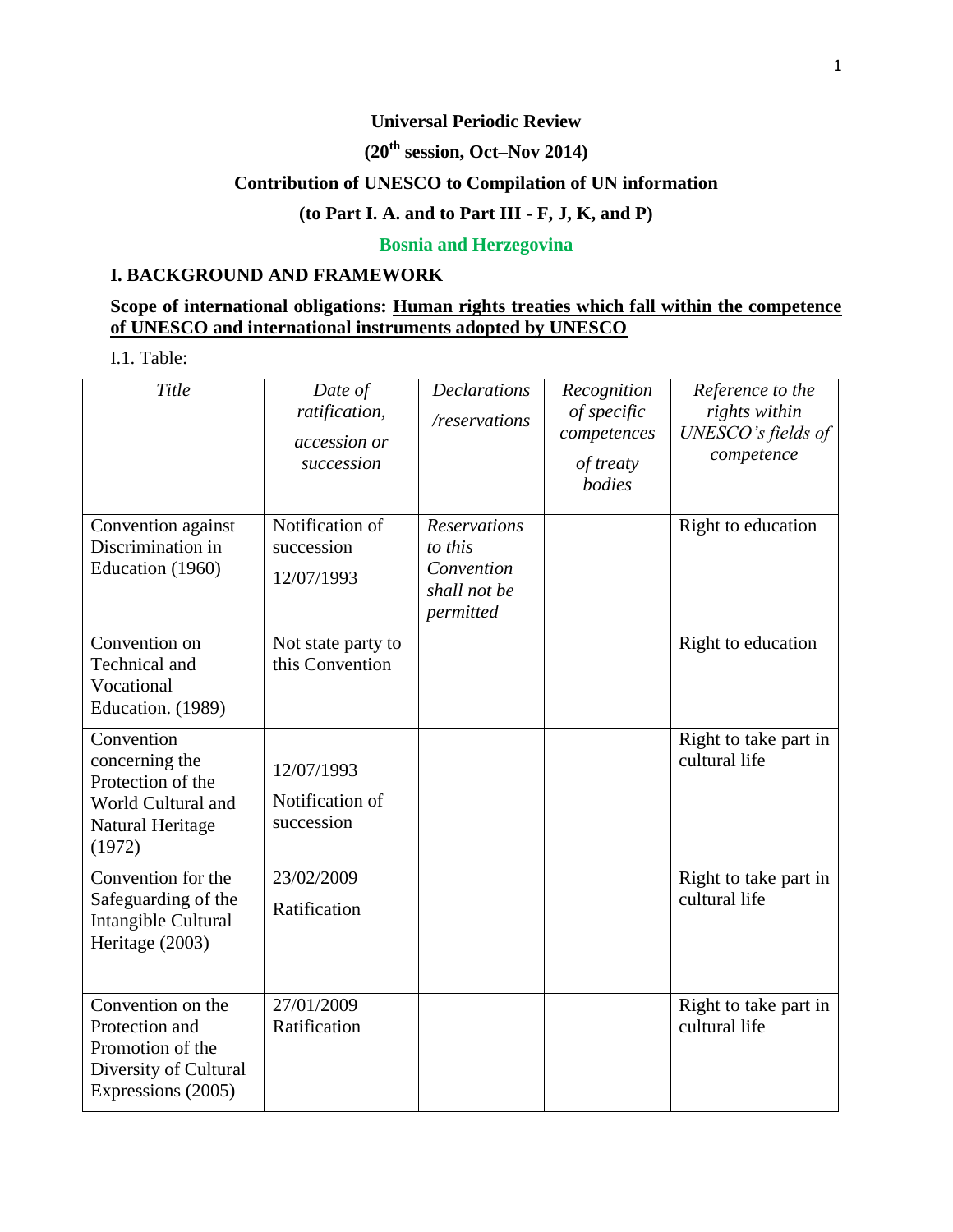### **II. Input to Part III. Implementation of international human rights obligations, taking into account applicable international humanitarian law to items F, J, K, and P**

#### **Right to education**

#### **Constitutional Framework:**

2. "**The Bosnia and Herzegovina Constitution** is the highest legal and political document of the State which defines Bosnia and Herzegovina as a state consisting of two entities: the Federation of Bosnia and Herzegovina, and the Republika Srpska, and of the Brčko District as a separate administrative unit under the State sovereignty. The entity of the Federation of Bosnia and Herzegovina constitutes of ten cantons."<sup>1</sup>

3. The Constitution of Bosnia and Herzegovina of  $1995<sup>2</sup>$  enshrines the right to education in its **Article II. 3. I)** which states: "All persons within the territory of Bosnia and Herzegovina shall enjoy the human rights and fundamental freedoms referred to in paragraph 2 above; these include: l) The right to education." The Constitution also recognizes the principle of nondiscrimination in **Article II.4** which provides: "The enjoyment of the rights and freedoms provided for in this Article or in the international agreements listed in Annex I to this Constitution shall be secured to all persons in Bosnia and Herzegovina without discrimination on any ground such as sex, race, color, language, religion, political or other opinion, national or social origin, association with a national minority, property, birth or other status." **Article II.1**  enshrines the recognition of human rights and general freedoms in general: "Bosnia and Herzegovina and both Entities shall ensure the highest level of internationally recognized human rights and fundamental freedoms. To that end, there shall be a Human Rights Commission for Bosnia and Herzegovina as provided for in Annex 6 to the General Framework Agreement."

#### **Legislative Framework:**

 $\overline{\phantom{a}}$ 

4. Between 2003 and 2008, five framework education laws were passed at the state level, according to which the lower government levels have the duty to harmonize their laws:

- The Framework Law on Primary and Secondary Education (2003)<sup>3</sup> started the reform of primary education ordering for introduction of **mandatory nine-year attendance of primary education, free of charge** (Article 16). According to Article 17, **secondary education** shall be **free of charge**. This law enshrines the **right to education** and equal right of access without discrimination (Article 4).
- The **Framework Law on Preschool Care and Education in Bosnia and Herzegovina (2007)<sup>4</sup>** envisages **mandatory attendance of preschool institutions** for all preschool aged children for one year before enrollment into primary schools (Article 16). It also ban any form of discrimination and provides in Article 6 for an equal right to access without discrimination to preschool.

<sup>2</sup> [http://www.ccbh.ba/public/down/USTAV\\_BOSNE\\_I\\_HERCEGOVINE\\_engl.pdf](http://www.ccbh.ba/public/down/USTAV_BOSNE_I_HERCEGOVINE_engl.pdf) <sup>3</sup>[http://www.unesco.org/education/edurights/media/docs/ea7d50d6d639284d5847dc6784aa53de846b8de3.pdf,](http://www.unesco.org/education/edurights/media/docs/ea7d50d6d639284d5847dc6784aa53de846b8de3.pdf)

<sup>1</sup> Bosnia and Herzegovina Report submitted for the Eighth Consultation on the implementation of the Convention and Recommendation against Discrimination in Education (2006-2011), 2013, p. 3

<sup>&</sup>lt;sup>4</sup><http://www.unesco.org/education/edurights/media/docs/308622a80f5d8c05cf0bd480621a9ebbbcbd9b15.pdf>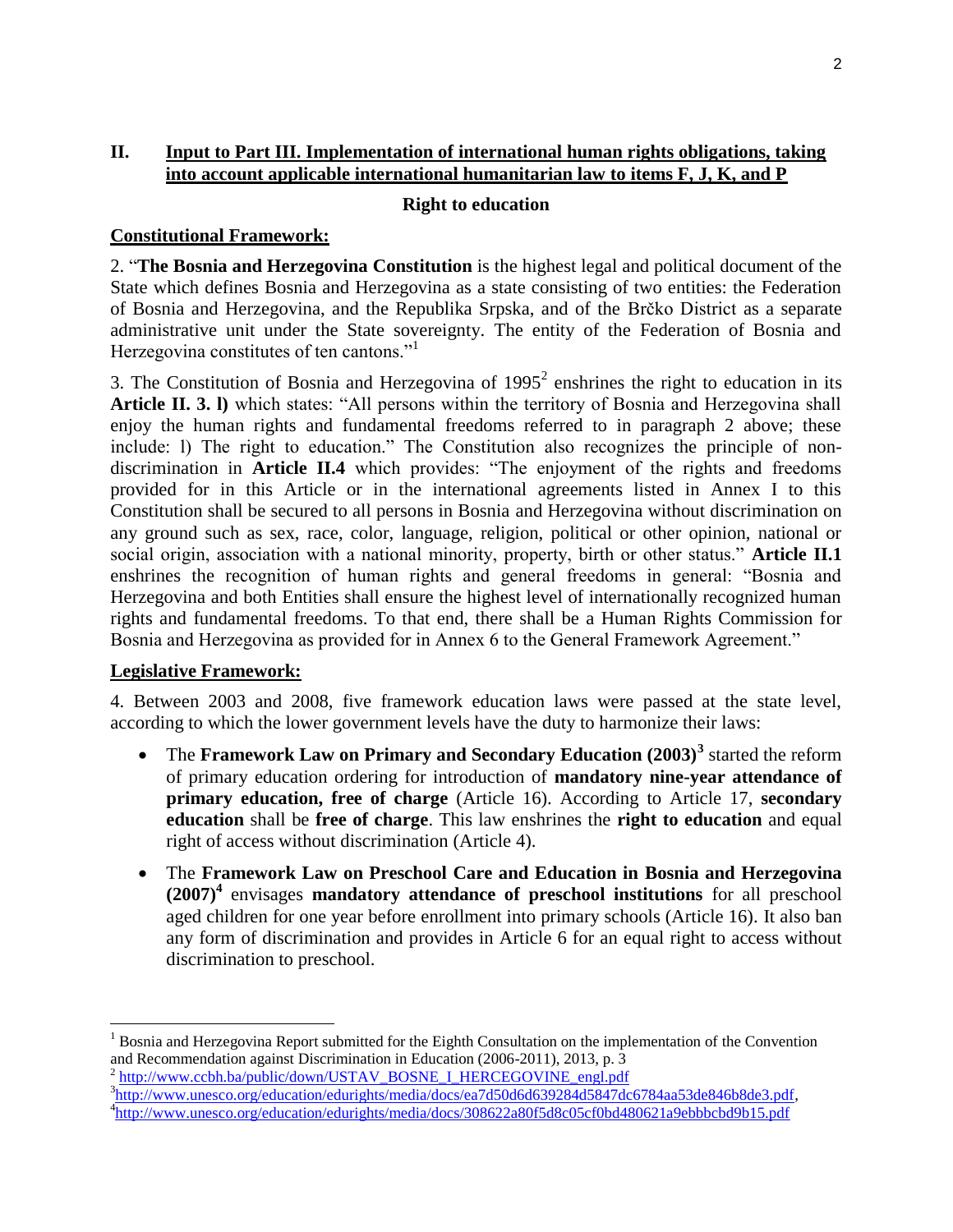- The **Framework Law on Higher Education in Bosnia and Herzegovina (2007)<sup>5</sup>** determines the organization of the higher education in Bosnia and Herzegovina. Article 7 ensures that **no discrimination restricts access** to higher education.
- The **Law on the Agency of Preschool, primary and Secondary Education (2007)<sup>6</sup>** "establishes the Agency for Preschool, Primary and Secondary Education […], governs its legal status, organization, competencies, method of establishment and the competencies of the expert and management bodies, financing and other issues related to the proceedings of the Agency" (Article 1).
- The revised **Framework Law on Secondary Vocational Education and Training in Bosnia and Herzegovina** entered into force in 2008.

5. "The **Law on Gender Equality in Bosnia and Herzegovina** regulates the obligation of harmonisation of the curricula and teaching facilities for all levels of education and the elimination of discriminatory and stereotypical content about gender roles of women and men. This has not been done in a systematic way."7

6. "The **Republika Srpska National Assembly** adopted the **Law on Adult Education in 2009**, and thus adult education has become an integral part of the education system of education of the Republika Srpska. This law requires the establishment of the Republika Srpska Institute for Adult Education within the Ministry (established in 2010) responsible to supervise and develop the adult education sector". <sup>8</sup>

### **Policy Framework:**

7. Different strategies and documents were adopted in the area of education:

8. The **Strategic Guidance for Development of Education in Bosnia and Herzegovina with Implementation Plan 2008-2015** defines the priorities in development of education, pertaining to: (i) the raising of the educational level among population and of competitiveness of the labor force, (ii) the improved efficiency of the education and training system, (iii) the prevention of social exclusion among children and youth, (iv) the expanding of the opportunities for adult education and training, as well as for quality assurance and revitalization of research in education.<sup>9</sup>

9. The document **Roadmap and Plan of Activities for Inclusion of Bosnia and Herzegovina into European Union Programmes for Life-Long Learning and Youth in Action for the Period 2007-2013** (Official Bulletin of Bosnia and Herzegovina, No. 74/08) describes activities related to upgrading the education system, particularly in terms of the improved life-long learning

 $\overline{\phantom{a}}$ 5 <http://www.unesco.org/education/edurights/media/docs/b31116b9f2fdaaded482705ec4ba897bc085ee64.pdf> <sup>6</sup><http://www.unesco.org/education/edurights/media/docs/308622a80f5d8c05cf0bd480621a9ebbbcbd9b15.pdf>

<sup>&</sup>lt;sup>7</sup> Bosnia Herzegovina's report submitted to the CEDAW for the 4-5<sup>th</sup> periodic review, 2011, CEDAW/C/IH/4-5, p. 46, [http://tbinternet.ohchr.org/\\_layouts/treatybodyexternal/Download.aspx?symbolno=CEDAW%2fC%2fBOSNIA](http://tbinternet.ohchr.org/_layouts/treatybodyexternal/Download.aspx?symbolno=CEDAW%2fC%2fBIH%2f4-5&Lang=en)  [AND HERZEGOVINA%2f4-5&Lang=en,](http://tbinternet.ohchr.org/_layouts/treatybodyexternal/Download.aspx?symbolno=CEDAW%2fC%2fBIH%2f4-5&Lang=en)

<sup>&</sup>lt;sup>8</sup> IBE, World Data on Education, 7th Ed., 2010-2011, Bosnia Herzegovina, pp. 3-4, [http://www.ibe.unesco.org/fileadmin/user\\_upload/Publications/WDE/2010/pdf](http://www.ibe.unesco.org/fileadmin/user_upload/Publications/WDE/2010/pdf-versions/Bosnia_and_Herzegovina.pdf)[versions/Bosnia\\_and\\_Herzegovina.pdf,](http://www.ibe.unesco.org/fileadmin/user_upload/Publications/WDE/2010/pdf-versions/Bosnia_and_Herzegovina.pdf)

 $\frac{9}{9}$  Development of education in Bosnia and Herzegovina: state report for the 48<sup>th</sup> International Conference on Education; Geneva; 2008, p. 9, [http://www.ibe.unesco.org/National\\_Reports/ICE\\_2008/bosniaher\\_NR08.pdf,](http://www.ibe.unesco.org/National_Reports/ICE_2008/bosniaher_NR08.pdf) Accessed on 30/10/2013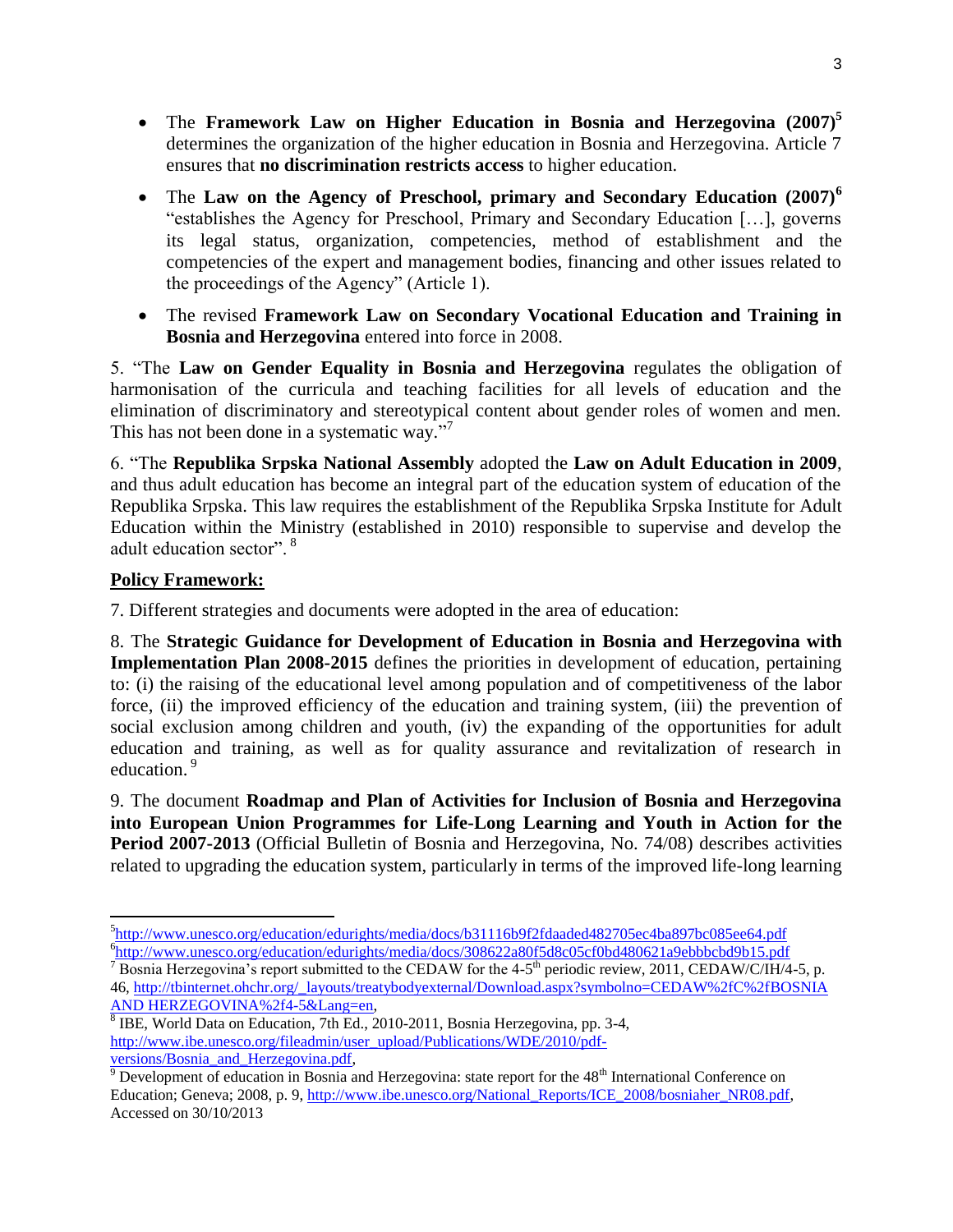programme for all potential beneficiaries and youth activities aimed at the preparation of young people to take the proactive role in the society.<sup>10</sup>

10. The **joint project of the European Commission and the Council of Europe, 2006-2008 "Strengthening of Higher Education in Bosnia and Herzegovina"** contributed to the development of important instruments for application of the Bologna principles.<sup>11</sup>

11. The **Strategy for Development of Secondary Vocational Education and Training in Bosnia and Herzegovina for the period 2007-2013** (Official Bulletin of Bosnia and Herzegovina, No.  $65/07$ ). <sup>12</sup>

### **Primary Education**

12. According to the **Strategic Directions for the Development of Education in Bosnia and Herzegovina 2008 - 2015**, one of the general objectives is aimed at "ensuring the conditions that all children in Bosnia and Herzegovina are included in the education system", and at implementing the documents approved for the educational needs of children–returnees, Roma and other ethnic minorities, while one of the long-term objectives consists in achieving the "increased enrollment and completion of compulsory education up to 100%". However, the enforcement of the statutory obligations and the implementation of the strategic decisions regarding the provision of basic rights to education is faced with a number of **difficulties** which are primarily manifested in the **lack of financial resources** for the implementation of all statutory provisions, namely: difficult social and economic situation, unemployment and education structure of parents; irrational network of primary schools; the difficulties related to the registration of children (especially when it comes to Roma children and children from socially marginalized families;, traffic-separated areas; poor infrastructure and lack of support for children with disabilities - these are some of the most important reasons why children leave education before finishing primary school or remain excluded from education.  $^{13}$ 

#### **Secondary Education**

13. According to the information received from the relevant ministries of education, a high percentage of children are enrolled in high school after completion of primary school, at the same time, there is also a high level of students who **abandon** secondary education during the first and second grade before acquiring the required qualifications. Some ministries resolved this issue by the legal introduction of a compulsory secondary education for a period of two years for all students up to the age of  $18^{14}$ .

14. "The main difficulty in the field of secondary education is **insufficient funds in the budgets of the relevant institutions**. This deficiency is particularly manifested in situations where students have difficult access to education in the sense that there is no adequate secondary school in their place of residence, which further results in issues of financing accommodation and meals, and some students face the problem of transportation (payment of travel tickets, elimination of

l

 $10$  Ibid, p. 48

 $11$  Ibid, p. 15

 $12$  Ibid, p. 15

<sup>&</sup>lt;sup>13</sup> Bosnia and Herzegovina Report submitted for the Eighth Consultation on the implementation of the Convention and Recommendation against Discrimination in Education (2006-2011), 2013, p. 13

<sup>&</sup>lt;sup>14</sup> Ibid, p. 14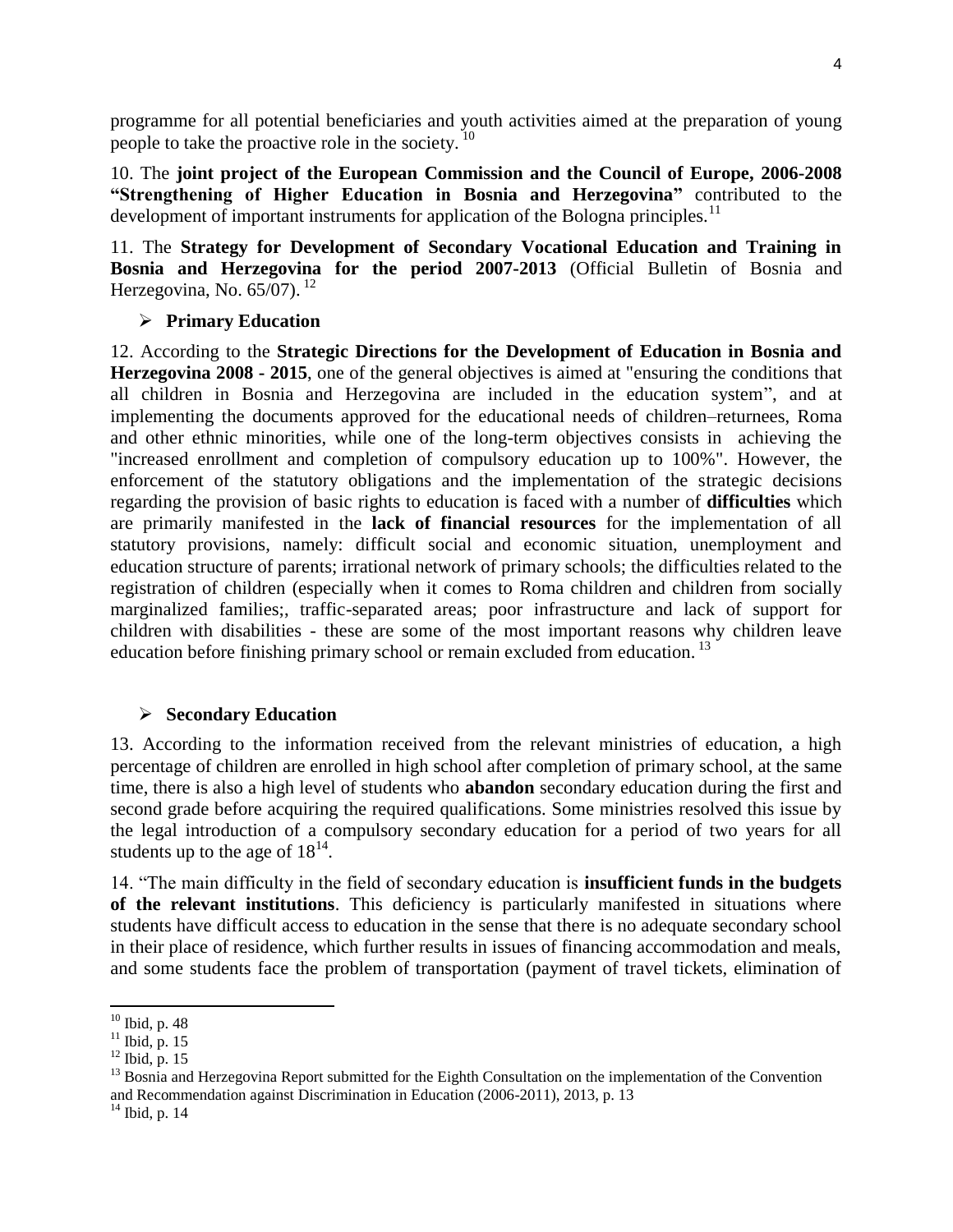bus lines, etc.), because only certain categories of students are partially or fully exempt from paying the costs of transportation." <sup>15</sup>

#### **Inclusive Education**

15. **School development teams**, composed of representatives of parents, students, local community representatives, teachers and other school staff that are to work on drafting school development plans which should contribute to the progress in the area of building an inclusive culture, policies and practices, are trained in order to encourage the changes at schools aimed at advancing quality and inclusive education for all children. These activities are conducted in cooperation and with the financial assistance of local and international nongovernmental organizations (e.g. Duga, Save the Children, etc). <sup>16</sup>

16. The **Action Plan on the Educational Needs of Roma and Members of Other National Minorities in Bosnia and Herzegovina** was adopted in February 2004. Its revised version of 2010 defines the overall goal of improving the access of Roma to mainstream education system in Bosnia and Herzegovina through addressing many obstacles they currently face, i.e. practical, systemic and wider issues, while enhancing the participation of the Roma communities and advocating for full inclusion of their children in regular education. […] The **main difficulties** in implementing the activities and measures set out in the Action Plan are: a large percentage of the absence of records in the registers of births and marriages; the Roma way of life (frequent migration, poverty, unemployment, housing problems, low educational level of parents, lack of health insurance, etc.); low level of information and awareness about rights; lack of official statistics on the exclusion percentage of Roma children from the education system, the percentage of children subsequently enrolled in primary school, the percentage of high school students who enter the higher education system, etc. Although the Roma are the largest minority in Bosnia and Herzegovina, there are no qualified teachers for teaching in the Roma language, which proved to be a problem across the country.  $17$ 

#### **Fragmented Education**

17. "Under the 1995 Dayton Agreement, which aimed to allow separate 'national identities' to coexist within a single border, Bosnia and Herzegovina emerged with a governance structure highly decentralized along ethnic, linguistic and religious lines. The danger is that the education system may reinforce social divisions, with adverse consequences for peace building. The Dayton Agreement has had far-reaching consequences for education, including the **absence of an effective central education authority**. Today, there are effectively thirteen separate ministries of education: one for each of the ten cantons in the Federation of Bosnia and Herzegovina plus an overarching Federal Ministry of Education and Science, one for the Republika Srpska, and one for the Brčko District. **A state-level Education Agency was established in 2008, but is not yet**  fully operational"<sup>,18</sup>.

l

<sup>15</sup> Ibid, p. 14

 $16$  Ibid, p. 11

<sup>&</sup>lt;sup>17</sup> Ibid, pp. 22-23

<sup>18</sup> EFA Global Monitoring Report 2011, p. 171, http://unesdoc.unesco.org/images/0019/001907/190743e.pdf ,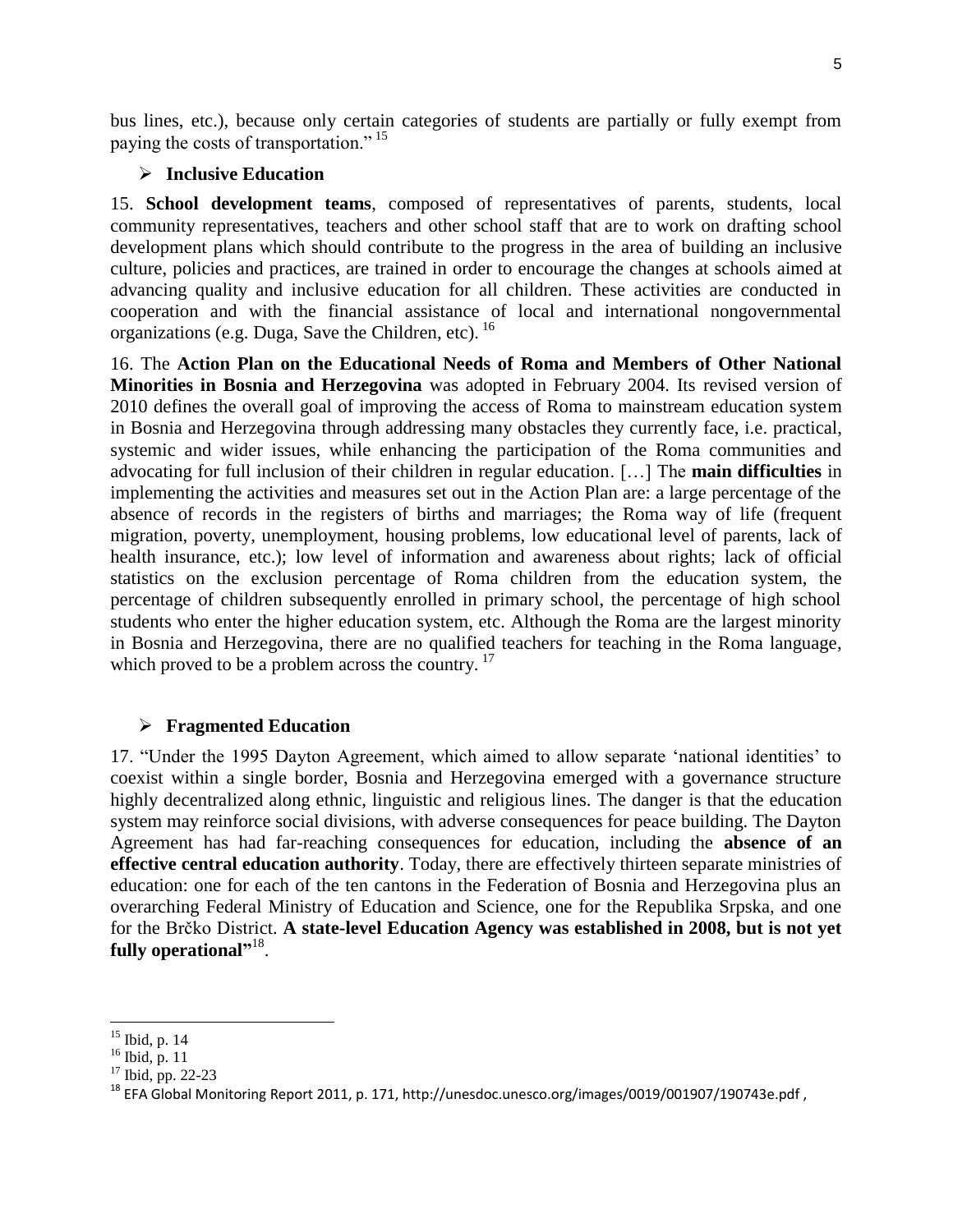18. "Most schools are segregated by ethnicity, religion and language. In some areas, this is a result of geographic segregation caused by ethnic cleansing and displacement. Even in areas with greater ethnic mixing, parents are wary about the security of their children in schools dominated by another community. Rather than enroll children in the nearest school, many parents seek to place children in schools associated with their 'national identity', often some distance away. A small number of schools (less than 3%) operate a 'two schools under one roof' policy, but children from different groups have separate teachers, learn at different times and have different curricula"<sup>19</sup>.

19. "The **absence of a strong federal ministry** and the **lack of a centralized system for allocating funds** contribute to wide geographic variations in student performance, undermining prospects for greater equity. Moreover, **rigid separation of schools and pupils does not help children develop the sense of multigroup identity** upon which lasting peace and security will ultimately depend." $^{20}$ 

20. However, **"Džemaludin Cauševic Primary School** is exceptional as a multi-ethnic, multicultural institution open to all students. The school, which was rebuilt with support from UNICEF, its partners and the Danish Government after the war in the region ended, has adopted a new model of inclusive child-centred education known as child-friendly schools. The school also made a special effort to reach out to Roma families who often miss out on education opportunities in the region. The school that brings children of all origins together, giving them equal opportunity to learn and thrive is helping to rebuild and reconcile a divided society."<sup>21</sup>

### **Human Rights Education**

21. **The education on human rights is present in the curricula and educational standards.**  Textbooks, manuals and other teaching materials on human rights used in Bosnia and Herzegovina schools are released by  $CIVITAS<sup>22</sup>$  in cooperation with education institutions, local and international organizations. […] The **Democracy and Human Rights course** is studied in the sixth or eighth grade of primary school (depending on the curriculum), and in the third year of high school as a compulsory subject. One part of Bosnia and Herzegovina also introduced **courses on "Life Skills and Attitudes" and "Humanitarian Law"** that are thematically processed within hours of class meetings and extracurricular activities. […] It is significant to point out that 36246 teachers were included in the **CIVITAS professional development programs for teachers of elementary and secondary schools** so far. <sup>23</sup> […] **The importance of respecting human rights is presented to young people in Bosnia and Herzegovina through** regular lessons, class meetings, extracurricular activities, organized competitions among students on the topic of human rights, **many activities** of nongovernmental organizations from European countries, and

 $\overline{\phantom{a}}$ 

 $19$  Ibid.

 $20$  Ibid.

<sup>&</sup>lt;sup>21</sup> [http://www.educationandtransition.org/featured/a-multi-cultural-school-in-bosnia-and-herzegovina-brings-out-the](http://www.educationandtransition.org/featured/a-multi-cultural-school-in-bosnia-and-herzegovina-brings-out-the-best-in-children-2/)[best-in-children-2/,](http://www.educationandtransition.org/featured/a-multi-cultural-school-in-bosnia-and-herzegovina-brings-out-the-best-in-children-2/) 

 $^{22}$  CIVITAS in Bosnia and Herzegovina is a nongovernmental organization established in 1996 whose establishment is initiated by the Center for Civic Education, the Council of Europe and the United States Information Agency. CIVITAS education network in Bosnia and Herzegovina is established to promote democracy, human rights and effective citizenship.

<sup>&</sup>lt;sup>23</sup> Official data and statistics of CIVITAS submitted to the Ministry of Civil Affairs for the purpose of the report.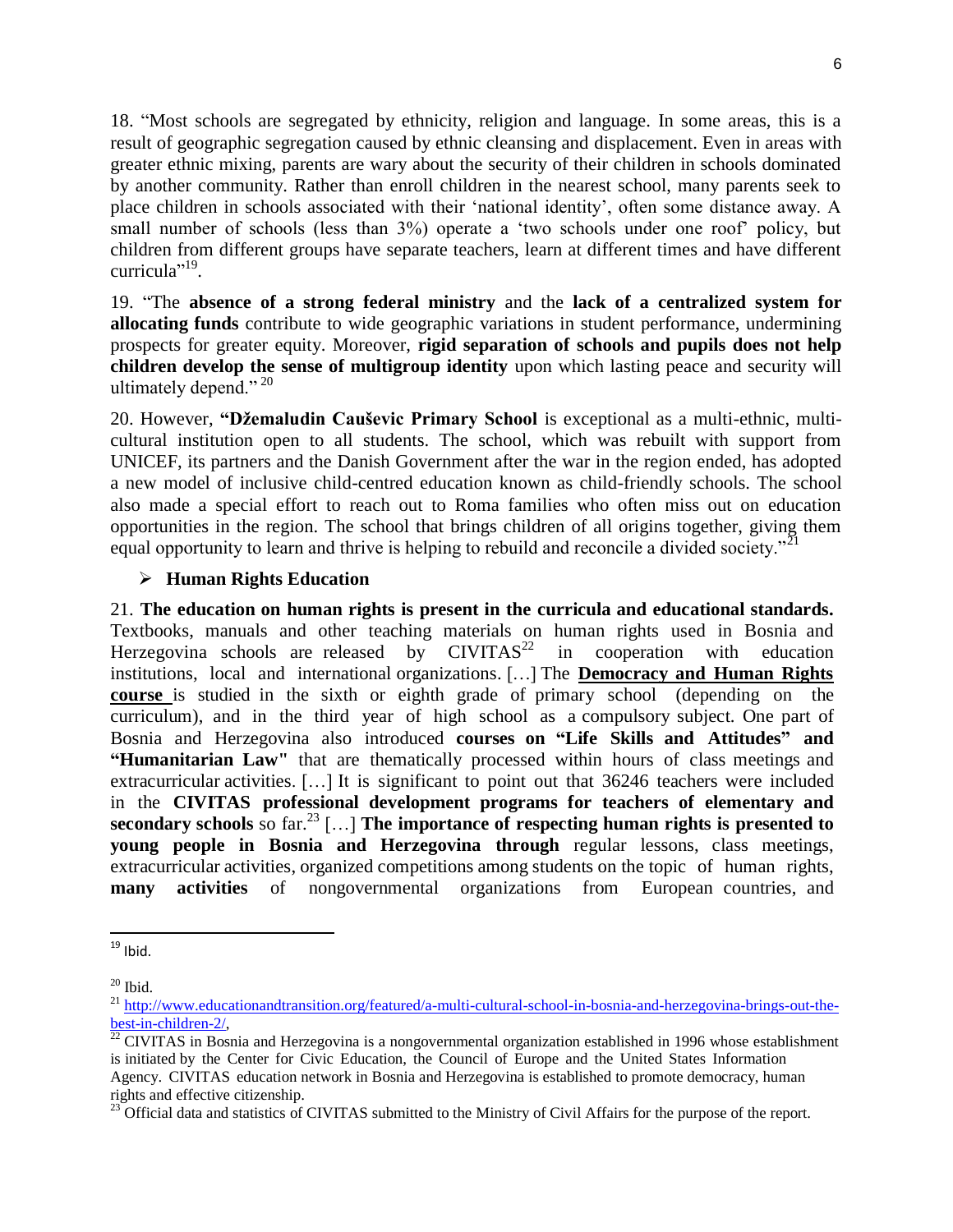nongovernmental organizations from Bosnia and Herzegovina, and thus they are encouraged to learn on human rights.<sup>24</sup>

## **Gender Equality**

22. "An **analysis of textbooks and classroom practice** was conducted with support from UNICEF, in order to establish the level of harmonisation of textbooks and teaching practices with the principles of gender equality. The analysis revealed that the stereotypical representation of gender roles is present in textbooks and teaching practices." <sup>25</sup>

23. "The **project "Implementation of the Law on Gender Equality in Bosnia and Herzegovina**", which is supported by UNDP in Bosnia and Herzegovina, included drafting and publishing of the "Findings and Recommendations of the Education Working Group". The publication contains analysis and recommendations for the introduction of standards of gender equality in the education system in Bosnia and Herzegovina."<sup>26</sup>

## **Cooperation:**

24. Bosnia and Herzegovina is party to the 1960 UNESCO Convention against Discrimination in Education since 12/07/1993.

25. Bosnia and Herzegovina did not report to UNESCO on the measures taken for the implementation of the 1960 UNESCO Convention against Discrimination in Education within the framework of the:

- Sixth Consultation of Member States (covering the periods 1994-1999)
- Seventh Consultation of Member States (covering the periods 2000-2005)

26. However, Bosnia and Herzegovina reported to UNESCO within the framework of the recent Eighth Consultation of Member States (covering the period 2006-2011) completed in 2013.

27. Bosnia and Herzegovina did not report to UNESCO on the measures taken for the implementation of the 1974 UNESCO Recommendation concerning Education for International Understanding, Co-operation and Peace and Education relating to Human Rights and Fundamental Freedoms within the framework of the Fourth Consultation of Member States (covering the period 2005-2008).

28. Bosnia and Herzegovina reported within the recent Fifth Consultation of Member States on the measures taken for the implementation of the 1974 UNESCO Recommendation (covering the period 2009-2012).

29. Bosnia and Herzegovina did not report to UNESCO on the measures taken for the implementation of the 1976 Recommendation on the Development of Adult Education within the framework of the First Consultation of Member States (1993) nor of the Second Consultation of Member States (2011).

l

<sup>&</sup>lt;sup>24</sup> Bosnia and Herzegovina Report submitted for the Eighth Consultation on the implementation of the Convention and Recommendation against Discrimination in Education (2006-2011), 2013, pp. 19-20

<sup>&</sup>lt;sup>25</sup> Bosnia Herzegovina's report submitted to the CEDAW for the 4-5<sup>th</sup> periodic review, 2011, CEDAW/C/IH/4-5, p. 46, [http://tbinternet.ohchr.org/\\_layouts/treatybodyexternal/Download.aspx?symbolno=CEDAW%2fC%2fBOSNIA](http://tbinternet.ohchr.org/_layouts/treatybodyexternal/Download.aspx?symbolno=CEDAW%2fC%2fBIH%2f4-5&Lang=en)  [AND HERZEGOVINA%2f4-5&Lang=en,](http://tbinternet.ohchr.org/_layouts/treatybodyexternal/Download.aspx?symbolno=CEDAW%2fC%2fBIH%2f4-5&Lang=en)

 $26$  Ibid, p. 46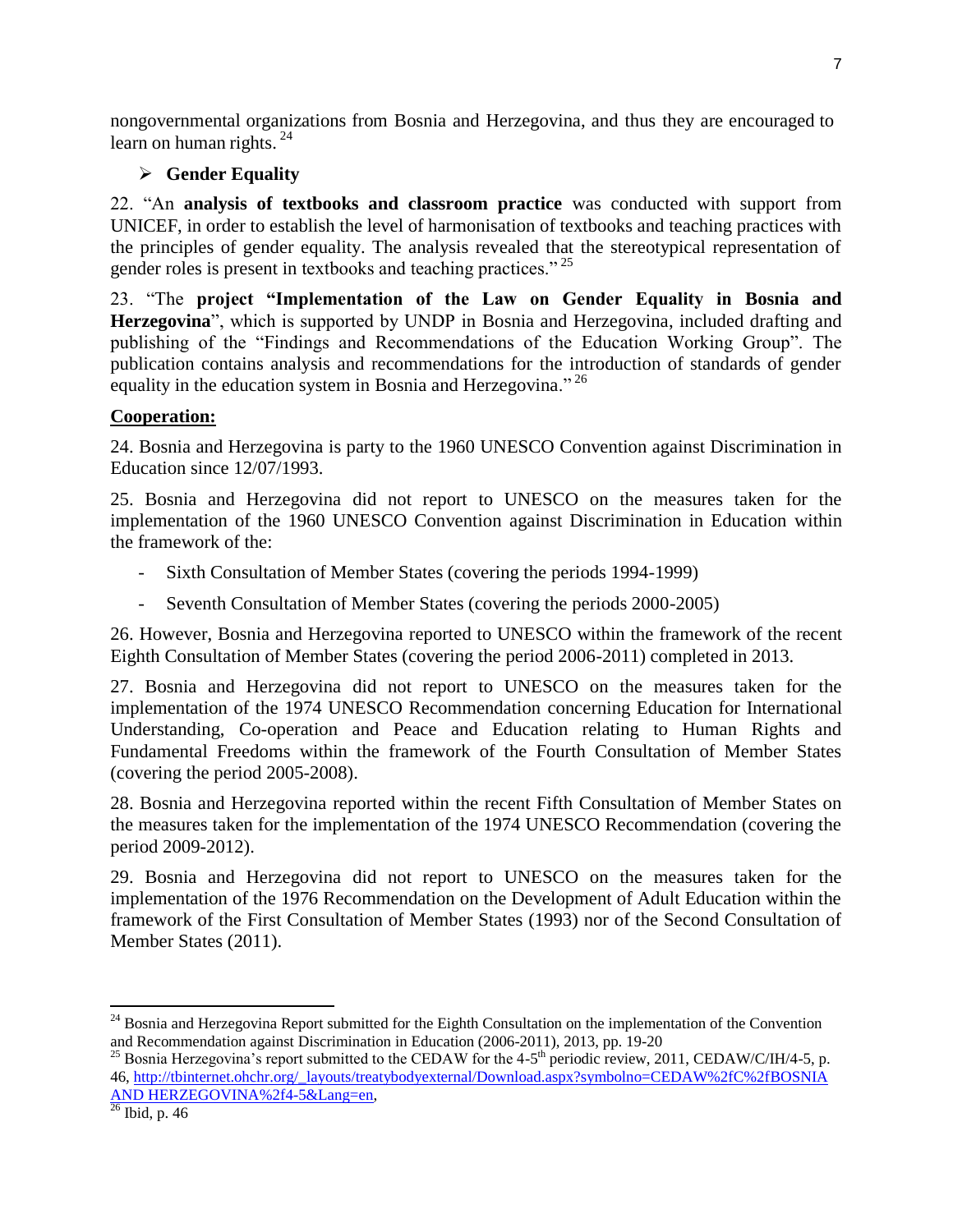30. Bosnia and Herzegovina is not party to the 1989 UNESCO Convention on Technical and Vocational Education.

## **Freedom of opinion and expression**

Constitutional and Legislative Framework:

31. Freedom of expression is guaranteed under Article II.3 of the Constitution of Bosnia and Herzegovina. $27$ 

32. Bosnia and Herzegovina has decriminalized defamation since 1 November  $2002<sup>28</sup>$  A new law, the Law on Protection against Defamation, was enacted in the same month, placing defamation within the civil jurisdiction.<sup>29</sup>

33. The Freedom of Access to Information Act was enacted in Bosnia and Herzegovina since 2001.

Media Self-Regulation:

34. Media self-regulatory mechanisms exist in the country through the Press Council of Bosnia and Herzegovina, the Ombudsman of the Federation of Bosnia and Herzegovina, the Bosnia and Herzegovina Journalists Association, and Bosnia and Herzegovina Journalists Union. The Press Council only mediates between the complainant and the media, and has no power to fine, suspend, or close down media outlets. $30$ 

Safety of Journalists:

35. UNESCO recorded no killing of journalists in Bosnia and Herzegovina between 2008 and 2012.

## **Freedom of scientific research and the right to benefit from scientific progress and its applications**

36. In 2006, UNESCO Venice Office published the Report entitled "Guidelines for a Science and Research Policy in Bosnia & Herzegovina" carried out by UNESCO's experts with financial support of the Italian government<sup>31</sup>. The Report concluded that "despite the fact that Bosnia and Herzegovina inherited from Yugoslavia a strong scientific and technological tradition, its research system is presently unable to work properly according to international standards. Thus, the funding of R&D activities in the country (at around 0.1% of the GDP) is far below the levels attained in industrialized countries". "Rebuilding the science and research system in Bosnia and Herzegovina is a means to ensuring the cultural and economic future of the country. It will be

 $\overline{\phantom{a}}$ <sup>27</sup> <http://legislationline.org/documents/section/constitutions>

<sup>28</sup> [http://www.coe.int/t/dghl/standardsetting/media/doc/dh-mm%282003%29006rev\\_EN.asp#P334\\_23789](http://www.coe.int/t/dghl/standardsetting/media/doc/dh-mm%282003%29006rev_EN.asp#P334_23789)

<sup>29</sup> <http://unpan1.un.org/intradoc/groups/public/documents/untc/unpan017549.pdf>

<sup>30</sup> <http://www.refworld.org/docid/507bcae728.html>

<sup>31</sup> [http://unesdoc.unesco.org/images/0014/001478/147820e.pdf.](http://unesdoc.unesco.org/images/0014/001478/147820e.pdf)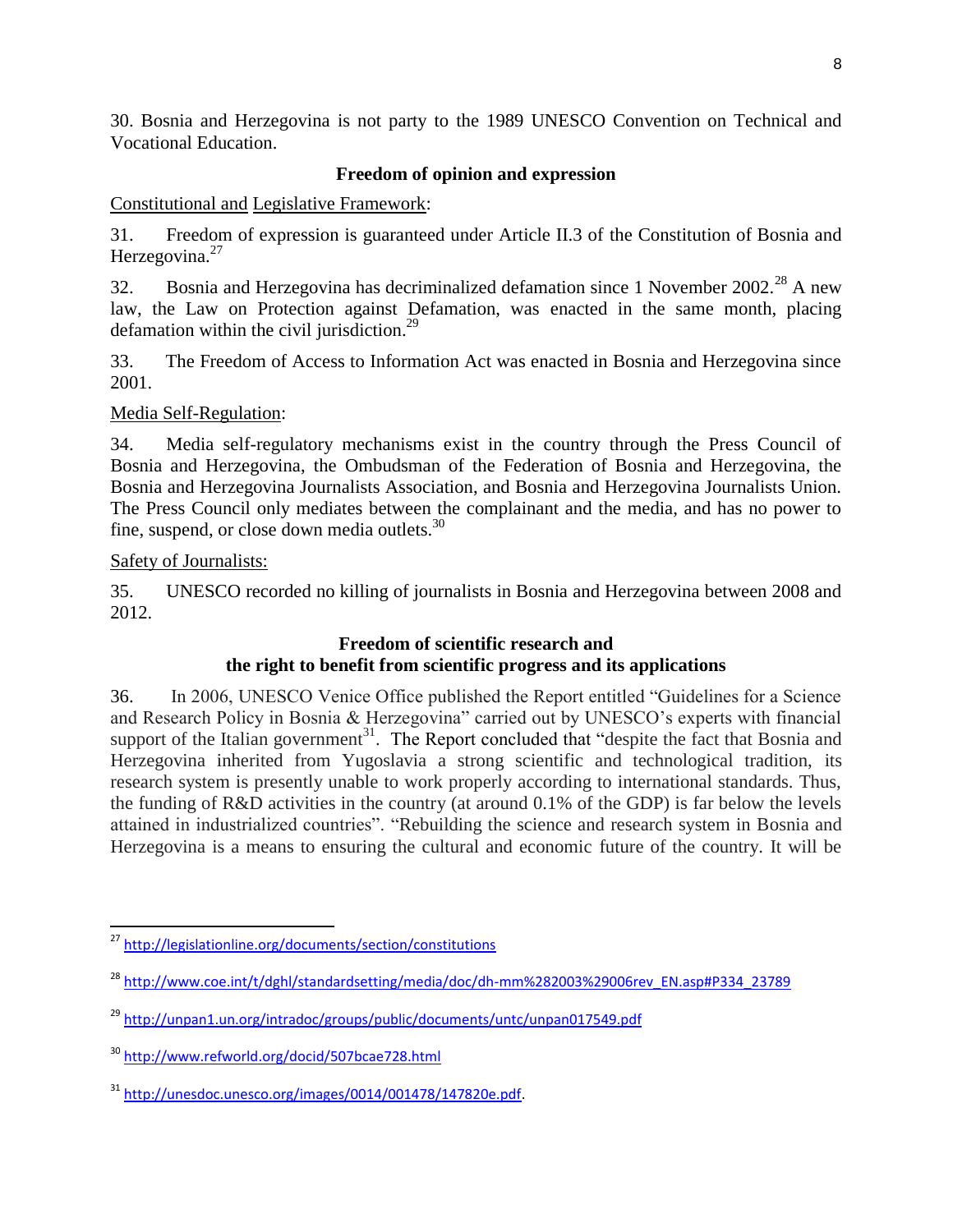also a means to stabilizing the peace in a country that has been physically and morally damaged by war" $32$ .

37. In 2012, Bosnia and Herzegovina transmitted its national submission to UNESCO on the application of the 1974 Recommendation on the Status of Scientific Researchers and took part in the consultations concerning the issue of a possible revision of the 1974 Recommendation discussed currently at UNESCO. Bosnia and Herzegovina indicated that its national legislation in the areas covered by the 1974 Recommendation is compatible with the principles of the 1974 Recommendation at all levels of responsibility in Bosnia and Herzegovina.

38. As indicated in its national submission, Bosnia and Herzegovina is a decentralized country, and science falls under the responsibility of the ministries of science of each of the constituent entities of the country. Besides the Bosnia and Herzegovina Parliament and Bosnia and Herzegovina Council of Ministers responsible for the framework legislation and national STI strategy, the major role in research policy making in Bosnia and Herzegovina is with the two entity parliaments – Republic of Srpska and Federation of Bosnia and Herzegovina. In Republic of Srpska, the Parliament of Republic of Srpska adopts the entity-level STI strategy and legislation. In Federation of Bosnia and Herzegovina, the Parliament of Federation of Bosnia and Herzegovina adopts the entity-level STI Strategy and cantonal parliaments adopt the legislation, while the relevant cantonal ministries develop and administer the policy in coordination with the relevant entity-level ministry. The Ministry of Civil Affairs of Bosnia and Herzegovina devises a Bosnia and Herzegovina national STI strategy and coordinates the national STI policy and international cooperation. The R&D system in the Republic Srpska is governed by the entitylevel Ministry of Science and Technology of Republic Srpska. In Federation of Bosnia and Herzegovina, the entity-level Ministry of Education and Science of Federation of Bosnia and Herzegovina only coordinates and supplements the R&D activities and funding of relevant cantonal ministries. Brčko District governs its R&D activities and funding through relevant departments in the Government of Brčko District.

- i) Framework Law on Scientific and Research Activities and Coordination of Domestic and International Scientific and Research Cooperation in Bosnia and Herzegovina (Official Gazette of Bosnia and Herzegovina, No. 43/09): provides that the field of science and technology in Bosnia and Herzegovina is of special interest, defines the basic principles of scientific research, establishes scientific and research cooperation within Bosnia and Herzegovina and at the international level;
- ii) Science Development Strategy in Bosnia and Herzegovina with Action Plan 2010 2015: includes the basic principles, objectives, directions and priorities of scientific and technological development; provides strategic guidelines and action plan for the enhancement of scientific research and research for development activities in Bosnia and Herzegovina for the period 2010 - 2015, with particular emphasis on the coordination of activities and harmonization of plans related to the international scientific and research cooperation, with the aim of development of science and research, economy, education and culture in Bosnia and Herzegovina in accordance with the international recommendations for the development of science;

l <sup>32</sup> [http://unesdoc.unesco.org/images/0014/001478/147820e.pdf,](http://unesdoc.unesco.org/images/0014/001478/147820e.pdf) p. 47-48.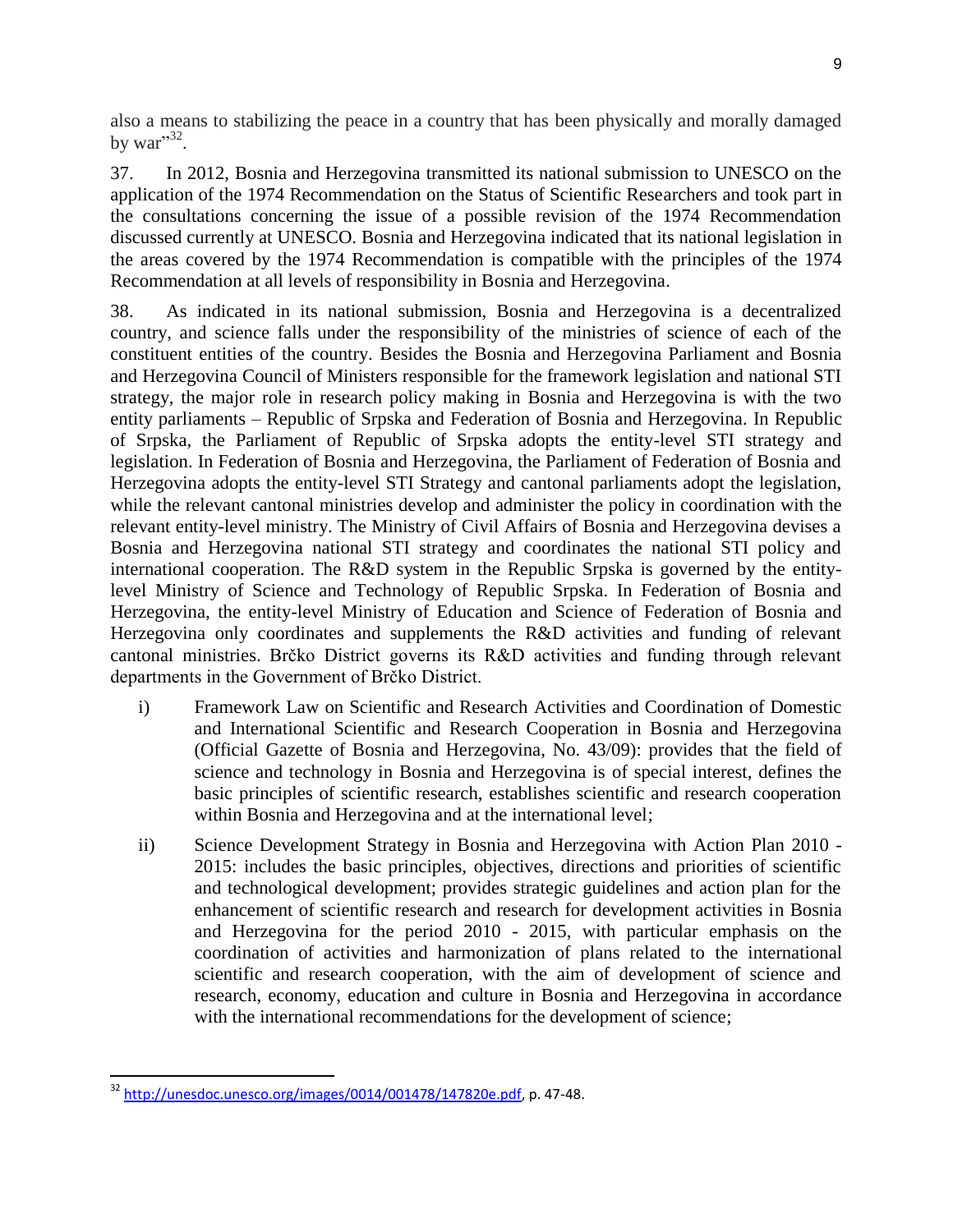- iii) The Law on Science-Research and Technology Development of Republic of Srpska (Official Gazette of Republic of Srpska, No.6/12);
- iv) The Strategy of Science and Technology Development of Republic of Srpska (Official Gazette of Republic of Srpska, No.72/12).

39. In conformity with the Science Development Strategy in Bosnia and Herzegovina, the scientific research system is oriented towards meeting social development needs. Further reforms are needed in order to achieve the desired level in the areas of scientific research, innovation and technology development. However, investments in the area of scientific research are insufficient. They are provided from budgets of authorities at all levels, including local communities, companies, and various donors. The total allocation in Bosnia and Herzegovina from the financial sources at all levels is estimated at the level of approximately 0,2% GDP. According to the statistical research in the entity Republic of Srpska, the total allocations from research and development (GERD) in 2010 were 0,25% GDP.

40. Research is primarily conducted in science institutions (universities and faculties, research institutes, centres and laboratories, academies of arts and sciences of BiH and RS); R&D organizations (R&D institutes, centres and laboratories); technology transfer organizations (technology transfer centres and innovation centres); intermediary organizations (R&D units, technology parks and business incubators).

41. International co-operation and best practices: Bosnia and Herzegovina participates in many international projects which contribute to the implementation of 1974 Recommendation:

- i) In 2004, Bosnia and Herzegovina launched the promotion of the European Union Framework Programme for Research and Technological Development, and, in 2009, received status of associated member in the European Union's FP7 Programme. From 2009, Bosnia and Herzegovina is member of COST (European Co-operation in Science and Technology) Programme and enjoys NIP status in the EUREKA Programme.
- ii) Bosnia and Herzegovina's institutions participated so far in the SEE-ERA.NET project that aims at building and expanding the ERA (European Research Area) in the Western Balkans Countries through the coordination and support for research and technological development.
- iii) The Ministry of Civil Affairs of Bosnia and Herzegovina is one of the partners of the WBC-INCO.NET project, which aims at supporting bi-regional dialogue between the European Commission, the countries associated with the Seventh Framework Programme and the Western Balkan Countries in order to promote the participation of researchers from the region in projects within the Framework Programme.
- iv) I-SEEMob is a project that should contribute to the career development of researchers from the South-Eastern Europe countries, in accordance with the priorities and objectives of establishing a common European Research Area, including prioritizing and defining the policy to coordinate scientific and technical cooperation, with particular emphasis on intersectoral mobility of research staff. Eight institutions from seven countries participate in this project, which is financed through the Seventh Framework Programme for Research and Technological Development: Greece,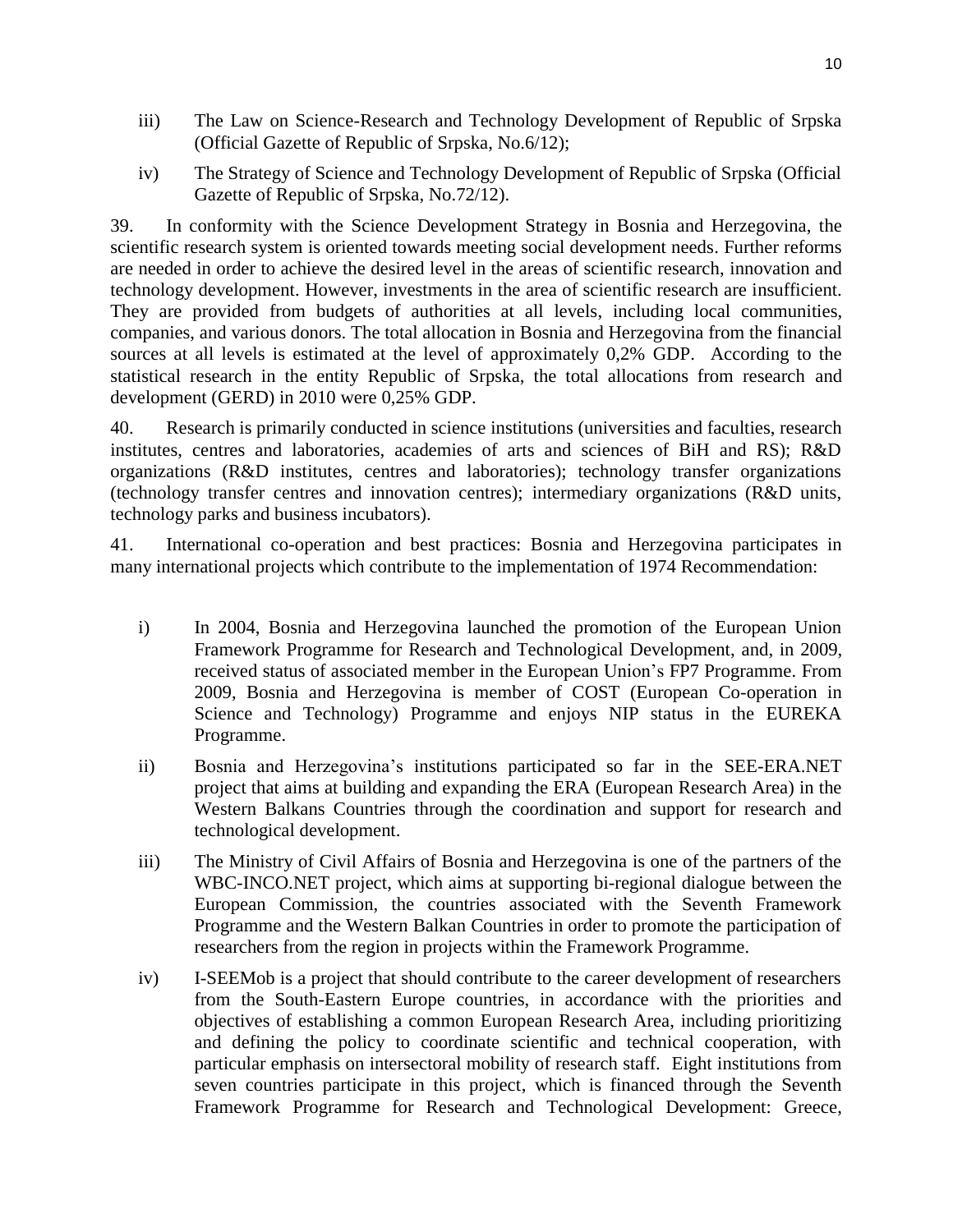Turkey, Serbia, Romania, Bulgaria, Croatia and the Former Yugoslav Republic of Macedonia. The Ministry of Civil Affairs of Bosnia and Herzegovina participates in this project as a partner. The main objective of the project is, using the latest information and communication technologies, to examine the situation in the participating countries in relation to the mobility of researchers, developing training programs for active participation in the EU's 7th Framework Programme, networking with other scientific initiatives offered by the European Union, and establishing networks of scientific institutions, organization of meetings and training sessions for the transfer of knowledge and technology, as well as the strategic cooperation in the field of policy that regulates the issues of mobility, both in South-Eastern Europe and in the European Research Area.

- v) The Ministry of Civil Affairs of Bosnia and Herzegovina successfully joined the MIRA project (Mediterranean Innovation and Research Action) funded by the European Commission under the 7th Framework Programme to support scientific and research projects in the field of the Euro-Mediterranean Innovation Area.
- vi) BAMONET project (Development of a network of mobility centers in Bosnia and Herzegovina), participants are the Ministry of Civil Affairs of Bosnia and Herzegovina (project coordinator), the University of Banja Luka (Bridgehead partner) and the University of Sarajevo (partner). The project envisages setting up the infrastructure to deal with providing information on the opportunities for mobility of researchers in the country and abroad, who wish to continue their career in European scientific institutions, thus Bosnia and Herzegovina would join the wider pan-European initiative including over 200 participating centers in 37 countries (www.euraxess.ba), which is known as the EURAXESS. Accordingly, the overall objective of the project is to establish a sustainable network for the mobility of researchers, which will consist of a well-developed infrastructure, providing logistics and other services to the research community in Bosnia and Herzegovina, where the majority of these activities should be carried out through the Internet portal as a unique web service that provides access to the full and updated information and services intended for researchers, which will provide advisory assistance and overcome administrative barriers that hinder the mobility of researchers.

### **III. RECOMMENDATIONS**

 $\overline{\phantom{a}}$ 

#### **Right to education**

42. In the Report of the Working Group on the Universal Periodic Review of 17 February 2010,<sup>33</sup> various recommendations were made to Bosnia and Herzegovina regarding education.

The recommendations listed below enjoyed its support:

- *24. To implement the recommendation of the Committee on the Rights of the Child to improve support for street children, in particular shelter, nutrition, health care and educational opportunities (Austria);*
- *30. To continue its efforts to combat racial and ethnic discrimination, in particular through programmes promoting tolerance in public education (France);*

<sup>&</sup>lt;sup>33</sup> http://www.upr-info.org/IMG/pdf/Recommendations\_to\_Bosnia\_and\_Herzegovina\_2010.pdf